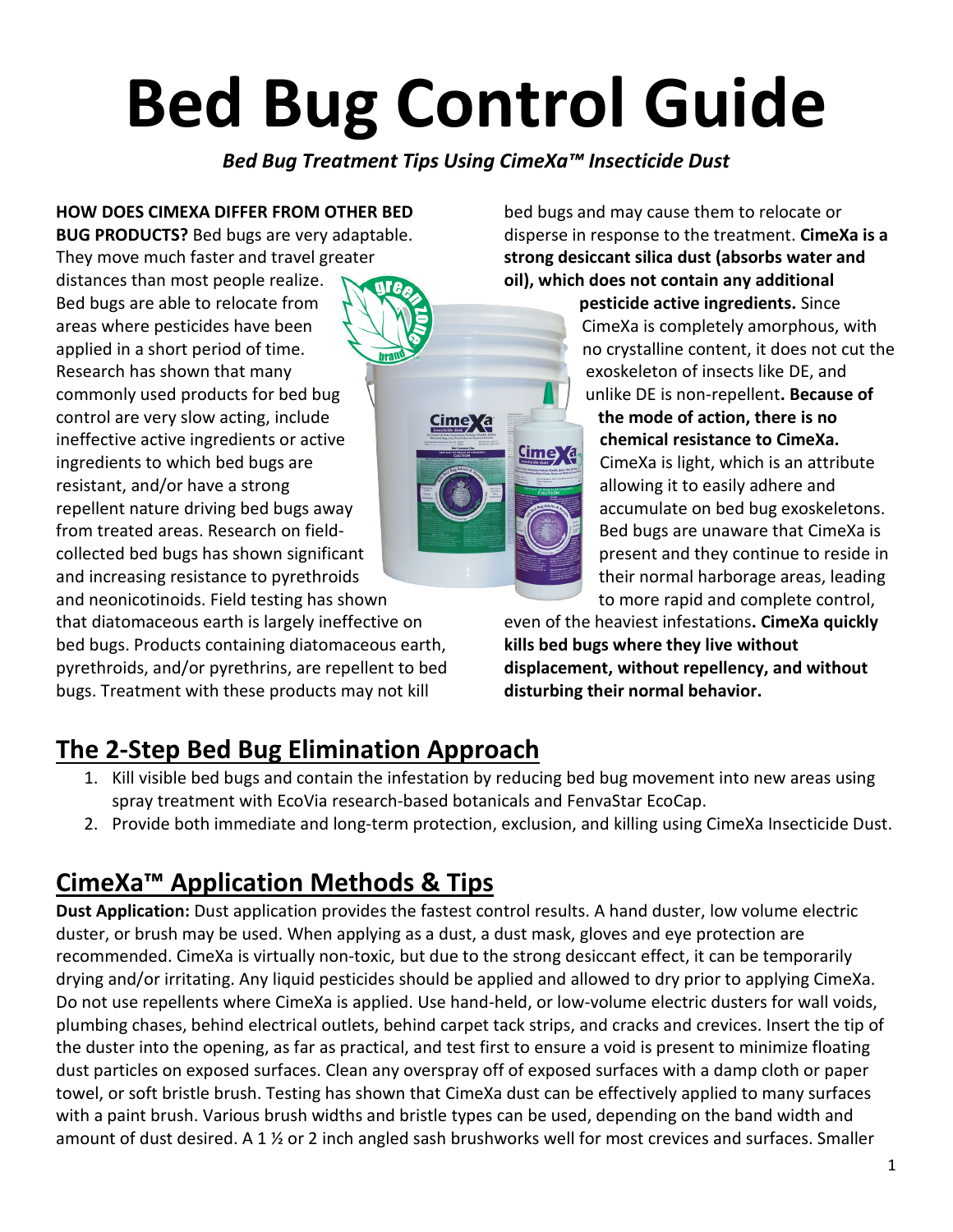detail brushes or artist brushes work well for fine detail work on mattresses and furniture. "Load" the brush with the desired amount of CimeXa, by lightly working the brush around in a small container of CimeXa, or by applying a small layer of dust using the applicator bottle, handheld duster, or electric duster and working the dust into desired locations with the brush.

**CIMEXA APPLICATION WITH A BRUSH REQUIRES** 1) Attention to detail. 2) Practice/experience. Once mastered, technicians find this to be an effective and efficient method of working CimeXa dust into and onto many harborage sites.

**Liquid Suspension Application (Wettable Dust):** Per the label, CimeXa is a unique dust in that it can be applied mixed with water, as a spray application. It doesn't dissolve, it forms a slurry, which when dry goes back to its white dust form. This technique is referred to as a "Wettable Dust" application. The most effective mixing rate is 1 oz, which equates to 1 cup in 1 qt of water. A typical hand actuated spray bottle is ideal for this application. If a compressed air sprayer is dedicated to applying CimeXa, 4 oz or 4 cups per gallon of water should be used and fine mesh screens should be removed. When applying CimeXa in the wettable dust form, it is best to spray the intended site with two light coats. Spray the first coat and let dry, then spray a second light coat. This method allows the CimeXa dust to 'sit up' on the treated surface, ensuring maximum product pick up as the bed bug walks through the CimeXa. As noted, CimeXa is non-repellent. Any bed bugs missed during application, or new infestations, will readily reside in the treated harborage sites ensuring a lethal dose.

#### **For best results, mix CimeXa as follows:**

- 1. Add approximately half of the required amount of water to the bottle/tank.
- 2. Add the appropriate amount of CimeXa.
- 3. Close application equipment and agitate or shake the tank until dust is wetted and a slurry is formed.
- 4. Add the remaining water and agitate or shake again before use to ensure thorough mixing.

**Note: Shake or re-agitate application equipment before use if application is interrupted to ensure the product is thoroughly mixed. Mix only the amount of application volume required. Do not store the spray mixture overnight as it will begin to gel after sitting for several hours.**

## **Killing Visible Bed Bugs & Containment with EcoVia™ Botanicals**

**EcoVia Research-Based Botanicals** are 25(b) exempt pesticides made with natural plant oils. Each formulation features multiple plant oils and each plant oil features multiple active components. These multiple modes of action combat the resistance that bed bugs have developed to both pyrethroids and neonics, providing fast kill and strong repellency. Also, recent bed bug research from Purdue has shown that botanicals can actually enhance the effectiveness of pyrethoids in resistant bed bugs, causing a synergistic effect. Use EcoVia CA aerosol for contact kill of visible bed bugs in less than one minute and residual activity up to 3 weeks. For treating areas that cannot be treated with dust, and to offer extended repellency in non-infested areas, tank mix EcoVia EC at ½-1 oz/gal and FenvaStar EcoCap micro-encapsulated esfenvalerate at 1 oz/gal.

## **Application Methods & Tips**

**Visible/Exposed Surfaces:** 

• Treat any surface that is visible, or more correctly, exposed, with CimeXa only if cracks and crevices are present that can potentially harbor bed bugs. To minimize residue on exposed surfaces the operator should use the application method with which they are most comfortable.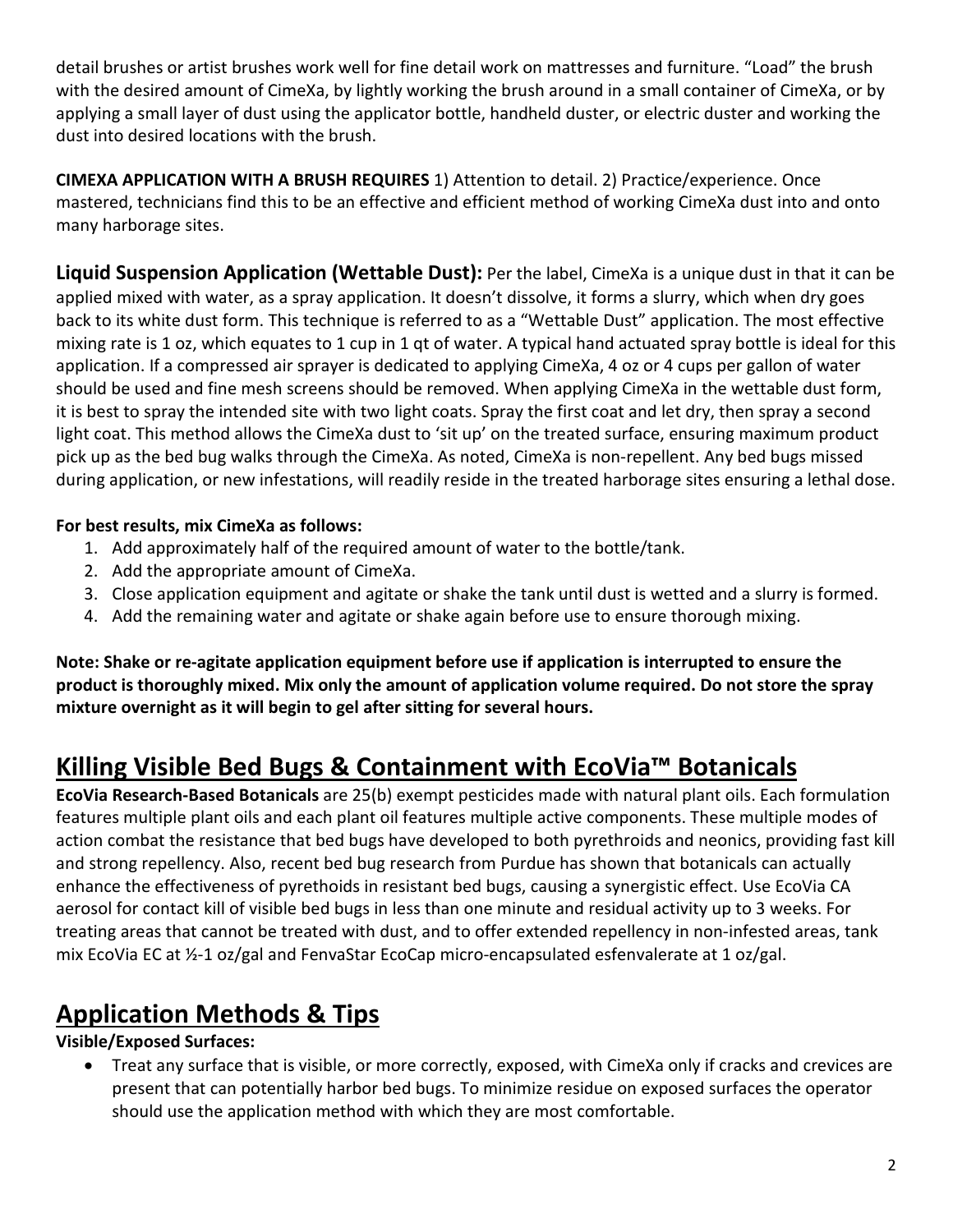- Use EcoVia CA for fast contact kill of bed bugs that are present where no harborage sites or cracks and crevices are visible or accessible.
- Other key areas for repellent spray treatment include adjacent rooms where bed bugs have not been detected, and areas of the home where bed bugs may be inadvertently carried from harborage areas, such as bathrooms, laundry rooms, garages and storage areas, etc.
- For extended protection, tank mix EcoVia EC and FenvaStar EcoCap and apply to the areas noted.

#### **Hidden Surfaces (Non-Visible Surfaces):**

- Hidden surfaces include all voids, behind baseboards, all internal and rear sides of furniture, appliances, wall hangings, or other furnishings.
- In these areas, the dry dust application, using a duster or brush, is the best method of applying CimeXa.

#### **Porous Surfaces:**

- **1. Carpet:**
- Research has shown that CimeXa applied in the dust form and then lightly worked into the carpet with a brush is an effective method of control. Apply CimeXa in a manner that leaves minimal visible residue.
- Focus applications on infested areas and areas directly adjacent to infested areas. Extremely light applications to carpet have been shown to be effective.
- **A very light application applied in a 6" band onto carpet around the perimeter of rooms can provide long-lasting protection against re-infestation in susceptible accounts.**
- Apply EcoVia CA or tank-mixed EcoVia EC and FenvaStar EcoCap in other areas not directly adjacent to or in infested areas.

#### **2. Fabric, Mattresses, Box Springs, Stuffed Furniture, Leather:**

- The mattress is most effectively treated with the brush technique along edges, tufts, and folds. However, the wettable dust (spray) method can be utilized as long as two light coats are applied.
- Box springs, sofas and similar furniture can be treated by one of two methods, depending on its condition:
	- $\circ$  If the box spring, or other furniture is in new condition and the cambric (dust cover on the bottom) is not torn, a hand held or electric duster will quickly cover the inside with one application from each corner. Place the duster's extension between stapled portions of the cambric or remove some staples for better access.
	- o If the cambric is not intact, the wettable dust (spray) application is the best method to achieve thorough coverage while reducing the potential for dust drift in the room.
- Apply two light coats to the wood/metal framing and any other areas where bed bugs are detected.
- Brush CimeXa into tufts and creases of upholstered furniture. Launder or heat treat any removable portions of furniture such as throw pillows and seat.

#### **3. Unfinished Wood or Fiber Board:**

- Generally, these surfaces are located on the rear, bottom, and interior of furniture, including headboards that are attached to the wall, as is common in hotels.
- Dust can be applied carefully as long as dust drift is minimized, and any visible residual dust is cleaned from visible exterior surfaces.
- Spraying and brushing are the preferred methods, as the application is precise, and the dust is directed into the harborage areas.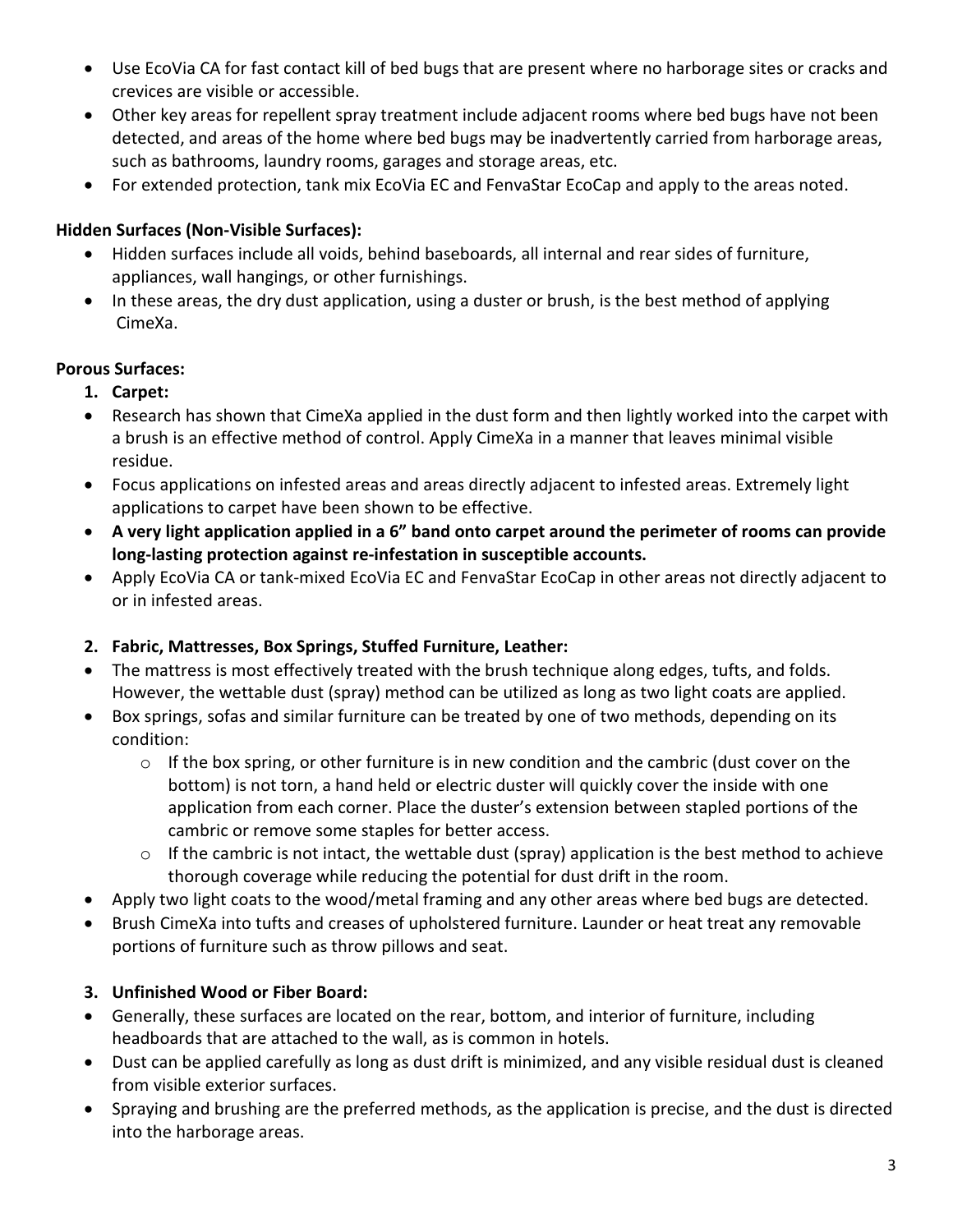#### **4. Concrete:**

- Treat concrete surfaces with a light coat of dust unless air movement in the room, heat treatments or A/C will blow the dust. If so, the wettable dust (spray) method is preferred.
- Alternatively, spray with EcoVia CA or the tank mix of EcoVia EC and FenvaStar EcoCap, if visible dust residue is a problem.

#### **Non-Porous Surfaces:**

#### **1. Finished Wood:**

• Do not treat finished wood surfaces of furniture with CimeXa or liquid insecticides.

#### **2. Metal Bed Frames, or Metal Furniture:**

- The best method for treating metal surfaces is with CimeXa using the wettable dust (spray) method. This will ensure a consistent coating that adheres to the slick surface.
- For voids in furniture (i.e. hollow legs, etc.), apply CimeXa as a dust, using a handheld or electric duster.

#### **3. Floors:**

• Do not treat hard surface floors, other than concrete. If bed bugs are found on these surfaces, physical removal using a vacuum is the preferred method.

#### **4. Wall Hangings - Pictures, Paintings, etc.:**

- Take care before treating decorative wall hangings such as pictures and paintings. It is important to know the difference between a picture and a painting. It is not recommended to treat paintings, as they are all priceless!
- Physical methods of removal, such as careful vacuuming, can be used to remove bed bugs and eggs from paintings.
- For picture frames/wall hangings, the preferred treatment is to brush CimeXa onto the edges, joints and crevices. Or lightly dust CimeXa in the small gap between pictures and walls.

#### **5. Window Coverings - Curtains, Curtain Rods, Drapes, Blinds:**

- Heat treat curtains or drapes or run through a clothes dryer if possible. If they cannot be dried, careful inspection will reveal any bed bugs and physical removal is preferred.
- If chemical treatment is necessary, brush CimeXa dust into folds, hems and tufts, or lightly spray EcoVia CA, assuming a test treatment shows no staining.
- Lightly dust vertical or horizontal blind tracks (adjust blinds on the track to reduce any dust drift).
- Dust the inside of hollow curtain rods, curtain hangers, and drapery holdbacks or ties.

#### **6. Wall Voids, Plumbing Chases, Behind Electrical Outlets, Carpet Tack Strips:**

• These sites are best treated with CimeXa using a hand held or electric duster.

### **Enhance Heat Treatments with CimeXa**

Heat is an excellent treatment for bedding, clothing, soft goods and other items on which it is undesirable to apply pesticides. Though it can be used, full premises heat treatment is generally unnecessary when using CimeXa, bearing in mind that heat provides no residual protection at all. Unlike many pesticides, **CimeXa is not affected by heat. In fact, dry, hot conditions will enhance the killing ability of CimeXa.**